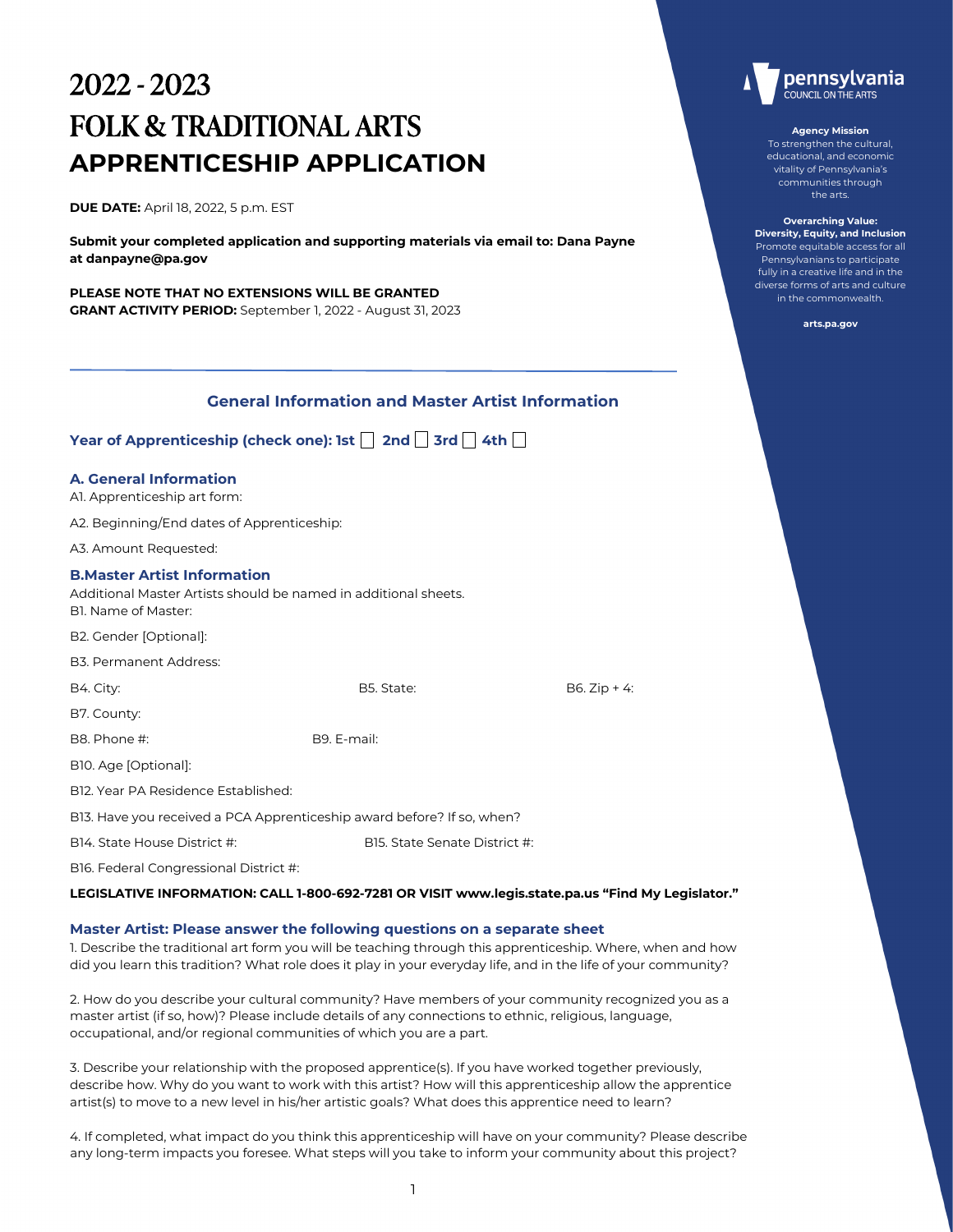# **Apprentice Artist Information**

## **C. Apprentice Information**

Additional Apprentice Artists should be named on additional sheets. C1. Name of Apprentice Artist:

- C2. Gender [Optional]:
- C3. Permanent Address:
- C4. City:
- C5. State:
- $C6. Zip + 4:$
- C7. County:
- C8. Phone #:
- C9. E-mail:
- C10. Age [Optional]:
- C11. Year PA Residence Established:
- C12. Have you received a PCA Apprenticeship award before? If so, when?

**\_\_\_\_\_\_\_\_\_\_\_\_\_\_\_\_\_\_\_\_\_\_\_\_\_\_\_\_\_\_\_\_\_\_\_\_\_\_\_\_\_\_\_\_\_\_\_\_ \_\_\_\_\_\_\_\_\_\_\_\_\_\_\_\_**

**\_\_\_\_\_\_\_\_\_\_\_\_\_\_\_\_\_\_\_\_\_\_\_\_\_\_\_\_\_\_\_\_\_\_\_\_\_\_\_\_\_\_\_\_\_\_\_\_ \_\_\_\_\_\_\_\_\_\_\_\_\_\_\_\_**

- C13. State House District #:
- C14. State Senate District #:
- C15. Federal Congressional District #:

#### **LEGISLATIVE INFORMATION: CALL 1-800-692-7281 OR VISIT www.legis.state.pa.us "Find My Legislator."**

#### **Apprentice: Please answer the following questions on a separate sheet**

1. Where, when and how did you learn this traditional art form? What role does it play in your everyday life and in your community? What does it mean to you?

2. Describe how this art form is important to your cultural community. Please include characteristics such as ethnicity, religion, language, occupation, and/or region.

3. Describe your relationship with the proposed master artist. If you have worked together previously, describe how. Why do you want to work with this artist(s)?

4. Why do you want to enhance your skills? How will this apprenticeship allow you to move to a new level in your artistic goals?

5. What do you hope will be the long-term impact of this apprenticeship on you and your community? Please describe any long-term goals you have for yourself and/or your community.

## *I certify, represent and warrant that the information contained herein and in all attachments and supporting materials is true and correct.*

**Master Artist Signature Community Community Community Community Community Community Community Community Community** 

**Apprentice Artist Signature Date**



#### **Agency Mission**

To strengthen the cultural, educational, and economic vitality of Pennsylvania's communities through the arts.

**Overarching Value: Diversity, Equity, and Inclusion** Promote equitable access for all Pennsylvanians to participate fully in a creative life and in the diverse forms of arts and culture in the commonwealth.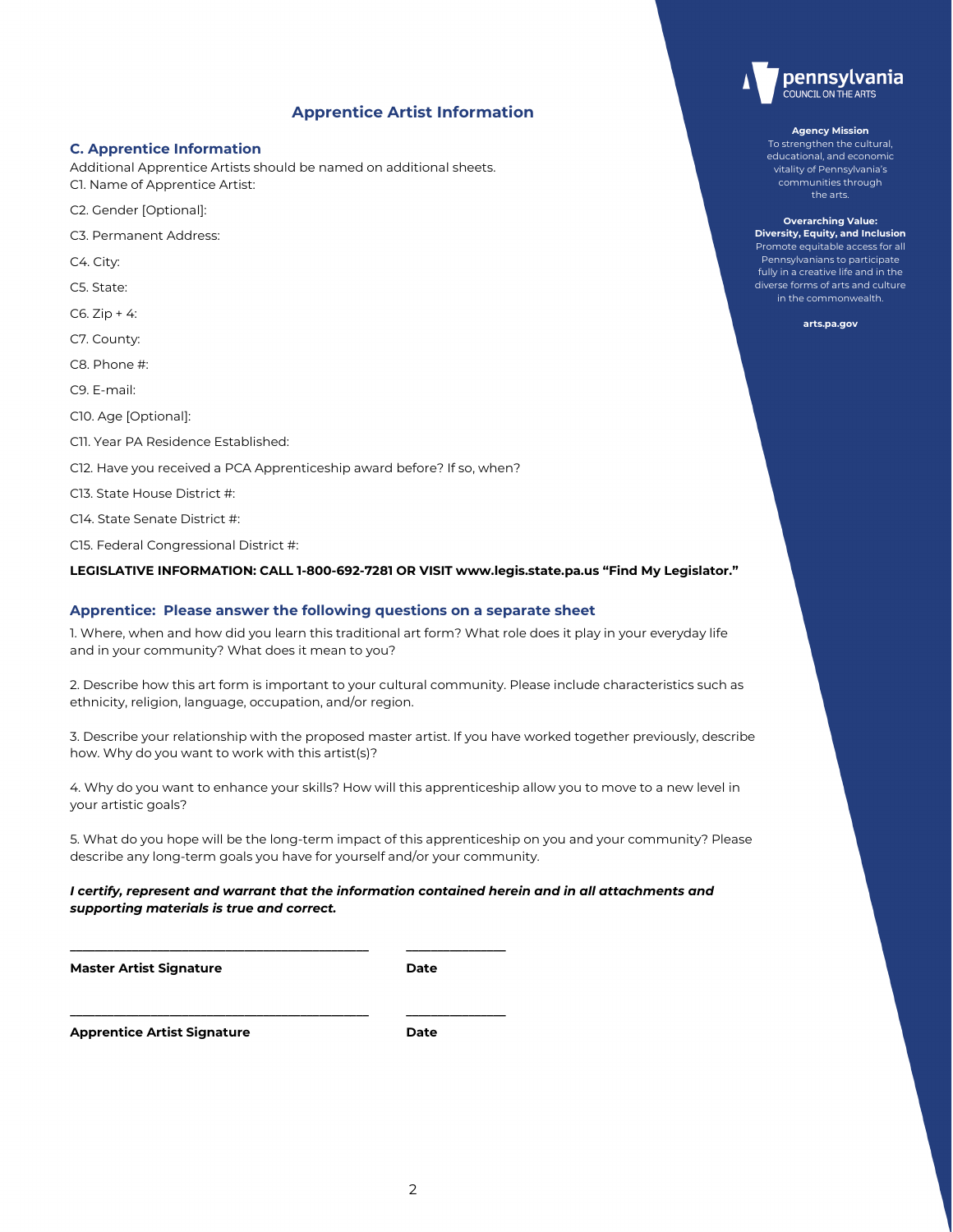# **Apprenticeship Budget**

# **D.Budget**

# **Master Artist's Fees**

- 1. Fee per hour
- 2. Hours per session
- 3. Total fee per session
- 4. Number of sessions

# 5. **Total Master Fees:**

| Travel (i.e. mileage (\$0.585/mile), ticket costs, housing, etc.) |  |
|-------------------------------------------------------------------|--|
|-------------------------------------------------------------------|--|

| 6.             |  |  |
|----------------|--|--|
| 7.             |  |  |
| 8.             |  |  |
| 9.Total Travel |  |  |

# **Supplies**

| 10.                |     |
|--------------------|-----|
| 11.                |     |
| 12.                |     |
| 13.                |     |
| 14.                |     |
| 15.                | \$0 |
| 16. Total Supplies | \$0 |

\$ 0

\$ 0

\$ 0

**Documentation** (*i.e. printing, photography, etc.*) up to \$250

| 17.                                                        |  |
|------------------------------------------------------------|--|
| 18.                                                        |  |
| 19.                                                        |  |
| <b>20. Total Documentation</b>                             |  |
|                                                            |  |
| <b>Public Presentation</b> (optional, up to 10% of budget) |  |
| 21.                                                        |  |
| 22.                                                        |  |

23.

24.**Total Public Presentation**

# **Total Request**

Total Master Fees (Line 5) Total Travel (Line 9) Total Supplies (Line 16) Total Documentation (Line 20) Total Public Presentation (optional) (Line 24) **E. Total Request from PCA (not to exceed \$4,000)** \$ 0



#### **Agency Mission**

To strengthen the cultural, educational, and economic vitality of Pennsylvania's communities through the arts.

**Overarching Value: Diversity, Equity, and Inclusion** Promote equitable access for all Pennsylvanians to participate fully in a creative life and in the diverse forms of arts and culture in the commonwealth.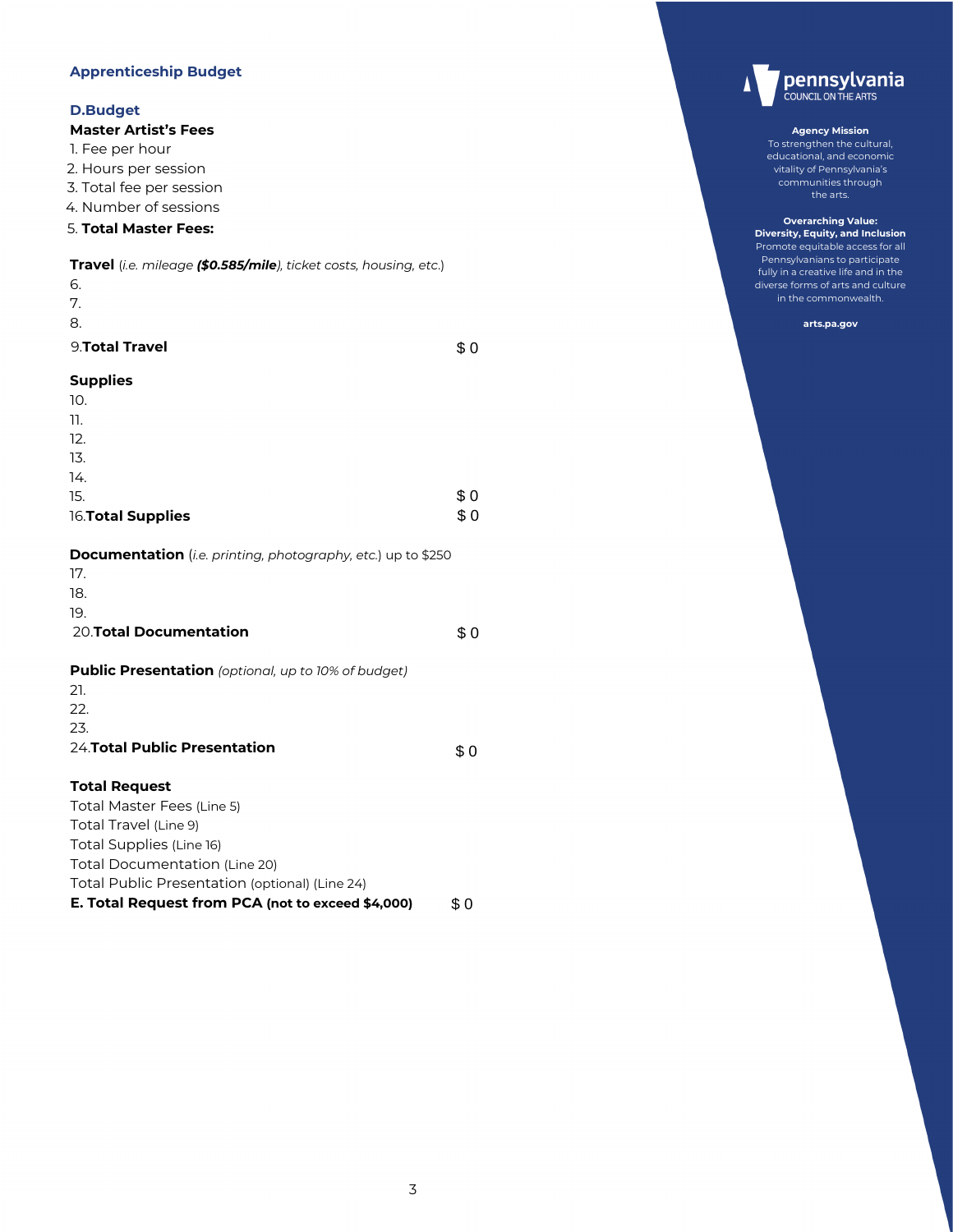## **Apprenticeship Work Plan**

#### **Apprenticeship activities must occur between September 1, 2022 and August 31, 2023**

**E. Please answer the following questions on a separate page. Maximum of 2-pages. Submit this information with your application.**

1. Detail of skills, techniques, and repertoire to be taught during apprenticeship, along with length of time necessary to teach each element.

2. Schedule and total number of sessions estimated for the apprenticeship. If expenses exceed the funding request, explain how you will cover these additional costs.

3. escribe what you hope to accomplish with the apprenticeship. What would be a good indicator that this has been a successful partnership? Applications for second or subsequent year apprenticeships must demonstrate what the apprentice artist learned in the first or prior years, as well as clearly define what new skills or repertoire will be learned in the second or subsequent years.

4. Describe what documentation (photos, recordings, etc.) will be collected to demonstrate thesuccess of the partnership. Be sure to include the costs of documentation in your budget, up to \$250.

5. If a public event is planned (optional, but recommended), such as a workshop, performance, or demonstration, provide a description of the event: date, format, location. Be sure to include the costs of the event (up to 10% of the total budget) in your complete budget.

## **Work Sample Description**

#### **F. Please use the following format to label your work samples.**

Assign a number (1, 2, 3…) to each sample and include the following:

•Artist name

•Master/Apprentice (indicate which artist is represented)

•Title of work(s)

•Media format: online links, CD/DVD track number, etc.

•Description, including length and where the panel should start reviewing the sample, ifappropriate.

Please identify the artist(s) in each sample, especially if a group of individuals is visible/included.

Please describe work, including artist's role in development of work, location(s) and date(s) recorded, artistic style, form, content, and/or process.

Please include any contextual information that will help the review panel understand your work. You may attach a separate sheet of paper. Submit this information with the rest of your application.



#### **Agency Mission**

To strengthen the cultural, educational, and economic vitality of Pennsylvania's communities through the arts.

**Overarching Value: Diversity, Equity, and Inclusion** Promote equitable access for all Pennsylvanians to participate fully in a creative life and in the diverse forms of arts and culture in the commonwealth.